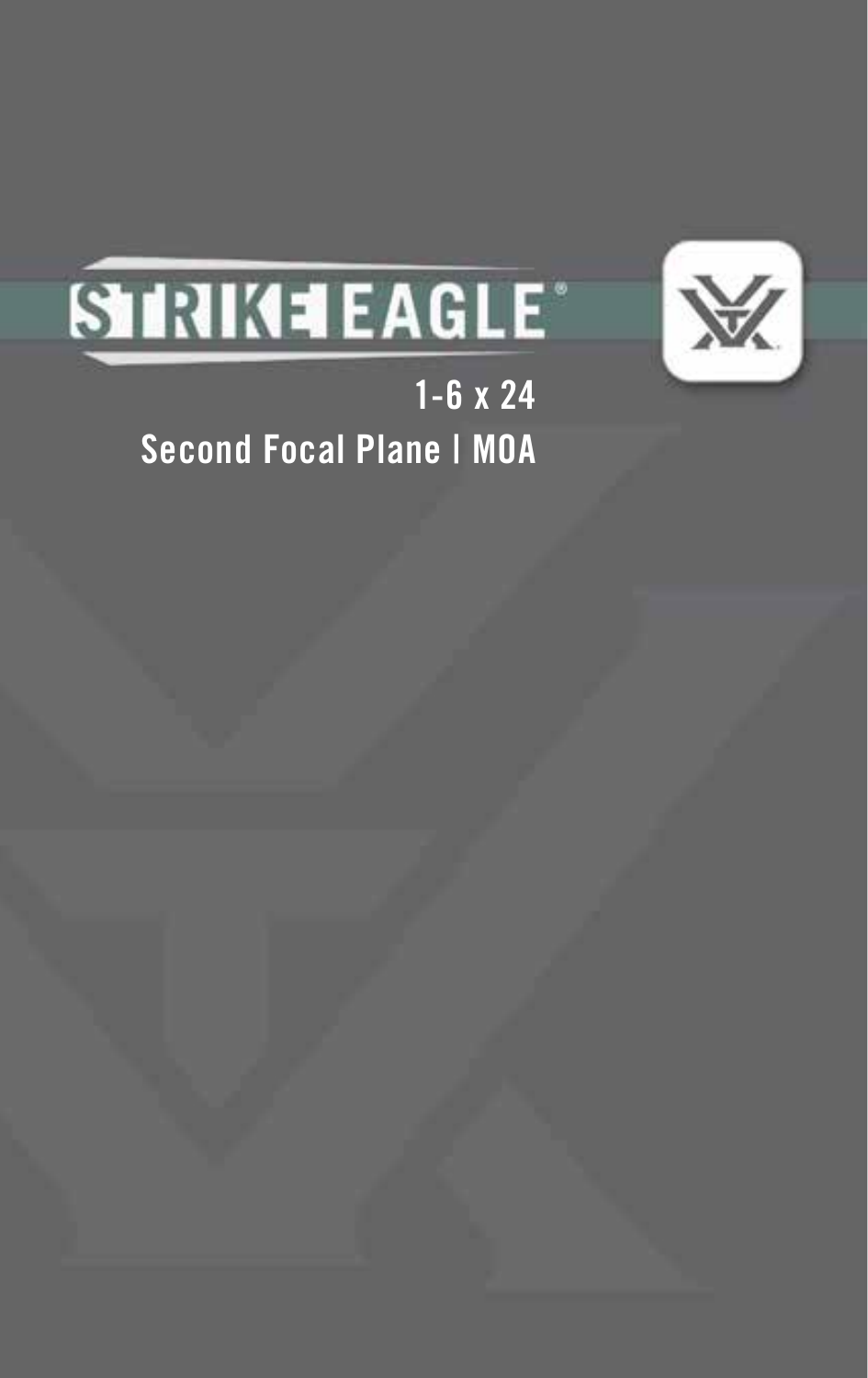# **ISTRIKE EAGLE**

### **The Strike Eagle® 1–6x24 Riflescope**

The need for high-performance, precision optics is the driving force behind all that we do. Speed and versatility that's what 1x variable optics offer AR shooters who need to engage targets from point-blank out to extended ranges. And that's exactly what you're going to get with the new Strike Eagle® 1-6 x 24.

A.



Please read the entire manual before using your new optic. Dual Use: Shooting Tactical / Hunting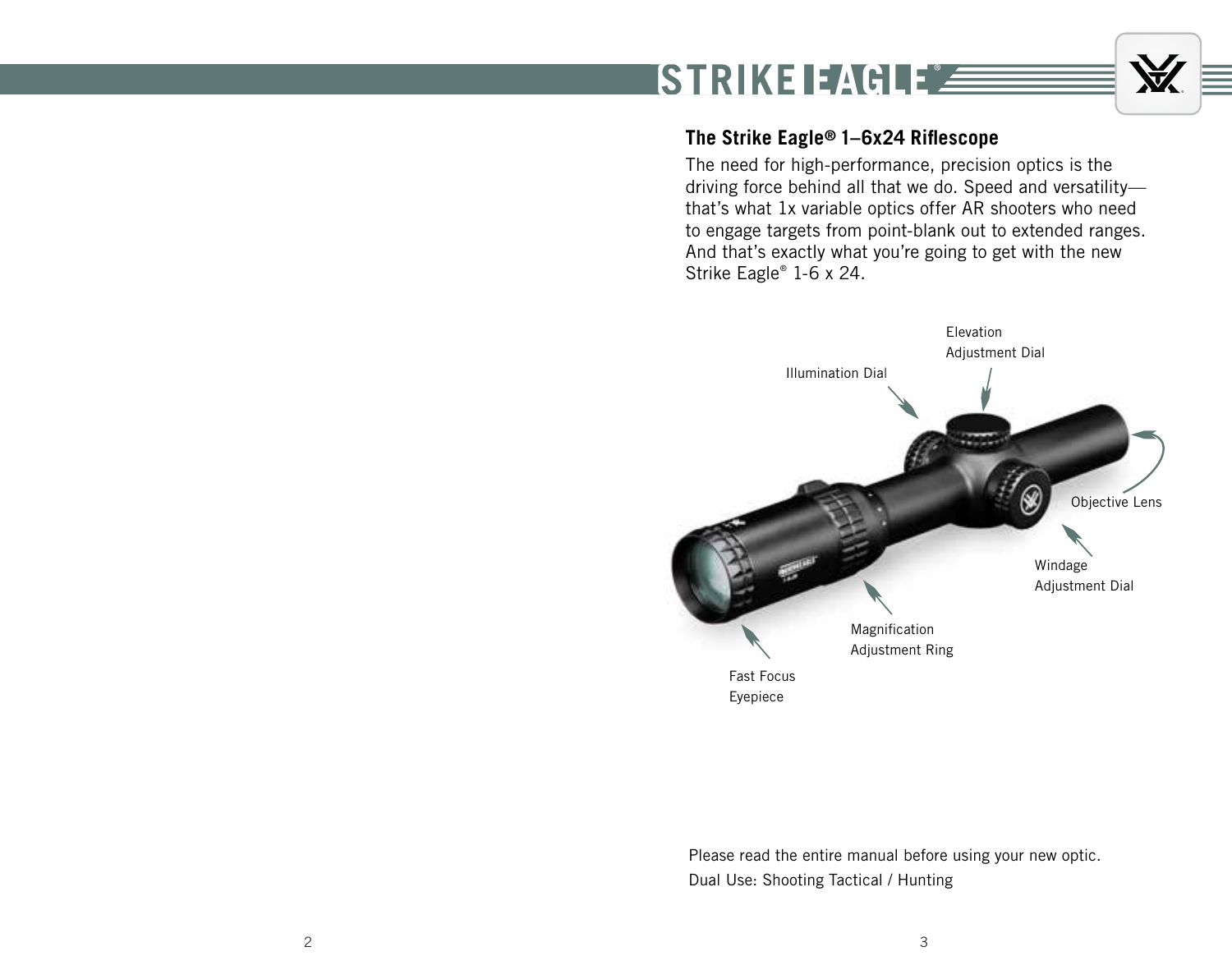

## **Riflescope Adjustments**

### **Reticle Focus Adjustment**

The Strike Eagle 1–6x24 riflescope uses a fast focus eyepiece, designed to quickly and easily adjust the focus on the riflescope's reticle.

To adjust the reticle focus, look through the riflescope at a blank white wall or up at the sky. Turn the eyepiece focus dial in or out until the reticle image is as crisp as possible. Try to do this quickly, as your eye will try to compensate for an out of focus reticle.

Once this adjustment is complete, it is not necessary to re-focus every time the scope is used. However, as your eyesight may change over time you should re-check this adjustment periodically.



Rotate ring to adjust the reticle focus.

#### WARNING:

Looking directly at the sun through a riflescope, or any optical instrument, can cause severe and permanent damage to your eyesight.

### **Windage and Elevation Adjustments**

STRIKE EAGLE Z

The Strike Eagle incorporates precision finger adjustable elevation and windage dials with audible clicks.

Elevation

To make adjustments:

1. Remove outer caps.

2. Turn the adjustment dial in the appropriate direction Up/ Down or Left/Right indicated by the arrows.

3. Move the dials in the direction you wish the bullet's point-of-impact to change.



The clicks are scaled in 1/2 minute of angle measurements (MOAs) so each small click will move the point of impact 1/2 MOA. Note: 1/2 MOA equals .53 inches for each 100 yards of distance (14.55 mm at 100 meters).

1 MOA (2 clicks) equals:

- •1.05 inches at 100 yards (29.1 mm at 100 meters)
- 2.1 inches at 200 yards (58.2 mm at 200 meters)
- 3.15 inches at 300 yards (87.3 mm at 300 meters)
- 4.2 inches at 400 yards (116.4 mm at 400 meters), etc.

Example: At a 50-yard sight-in distance, it will take ten clicks of the dial to move a bullet's point-of-impact 2.65 inches.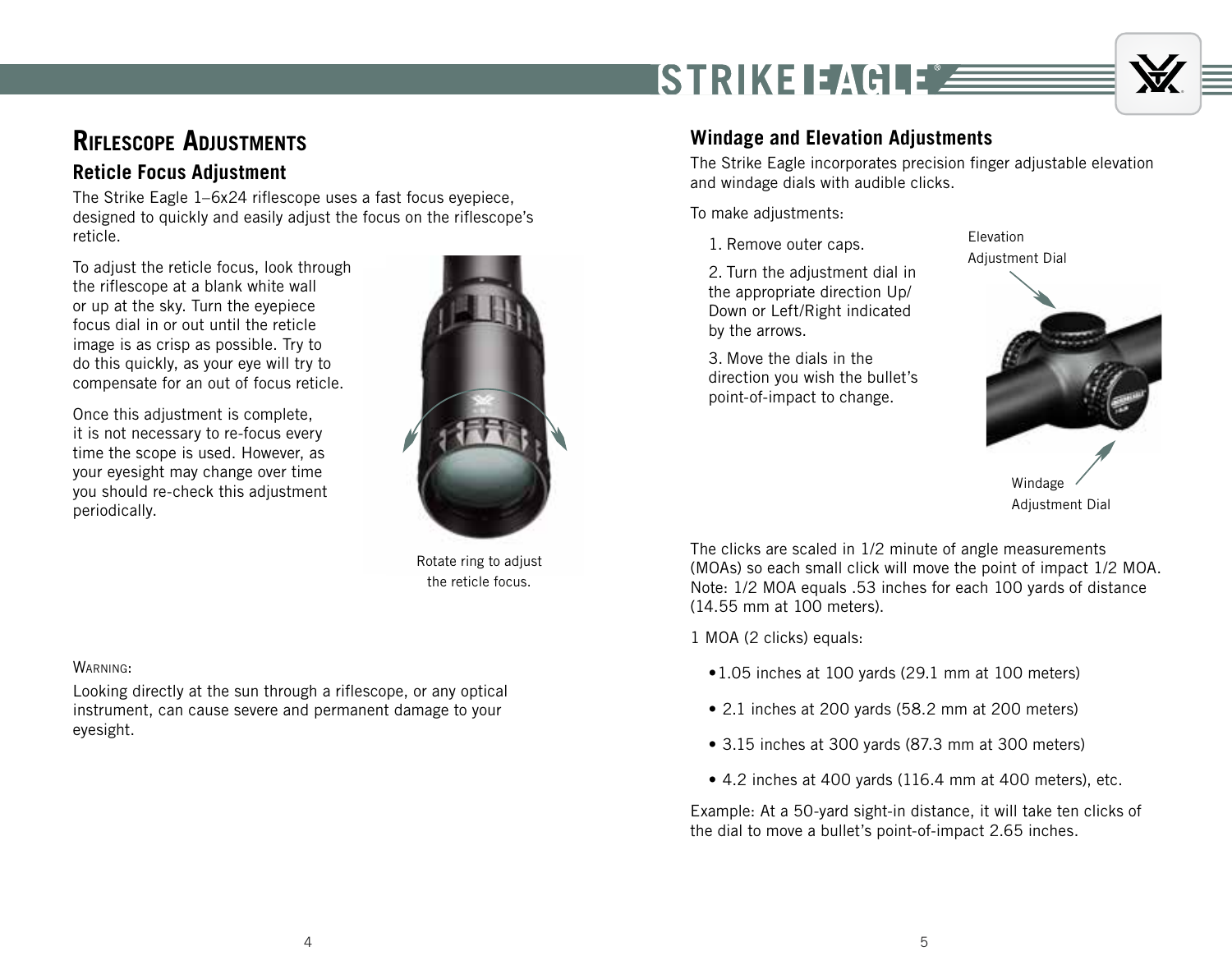**ISTRIKE EAGLEZ** 



### **Variable Power Adjustment**

To change the magnification, turn the magnification ring to the desired level.

### **Parallax Adjustment**

The Strike Eagle 1-6 x 24 riflescope is non-adjustable for parallax correction and is set from the factory to be parallax-free at 100 yards (90 meters).

When shooting at distances other than 100 yards, using good consistent shooting form and cheek weld will prevent most problems with parallax.

### **Illumination Adjustment**

The Strike Eagle riflescope uses an illuminated reticle to aid in low light performance. Illumination intensity levels will vary from bright to very low with 11 levels of brightness.

### **Battery Replacement**

To change the battery, unscrew outer cap of the illumination dial. Remove the battery and replace with a new CR 2032 battery with numbers facing out.

A spare battery may be stored inside the windage cap, if desired, as shown here.



Rotate ring to adjust the magnification.



### **Riflescope Mounting**

To get the best performance from your Strike Eagle riflescope, proper mounting is essential. Although not difficult, the correct steps must be followed. If you are unsure of your abilities, it would be best to use the services of a qualified gunsmith.



AR-style rifles will usually require an extra-high mounting height on a specialized cantilever-style mount such as our cantilever ring mount shown above.

### **Rings and Bases**

Following the manufacturer's instructions, mount a high quality base and rings to your firearm. The Strike Eagle 1–6x24 riflescope requires 30mm rings.

Note: We recommend not exceeding 18 in/lbs (inch/pounds) of torque on the ring screws.

Ring height for Strike Eagle 1–6x24 riflescopes will depend on the firearm and mount being used. Consult the ring and base manufacturer for suggested heights.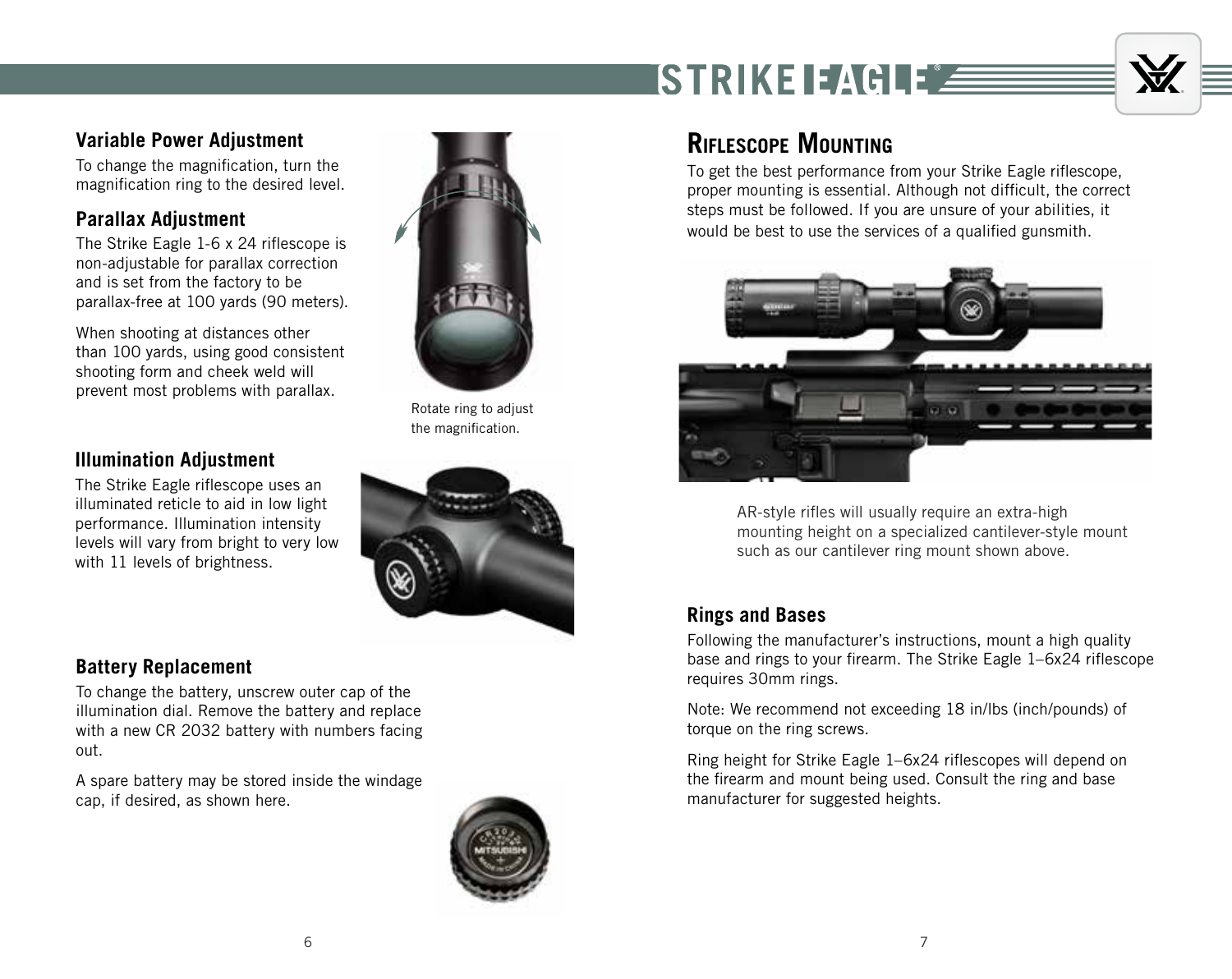![](_page_4_Picture_0.jpeg)

# Ť

### **Eye Relief and Reticle Alignment**

Before the final tightening of the scope ring screws, adjust for maximum eye relief to avoid injury from recoil.

To make the adjustment:

- 1. Set the riflescope to the middle of its magnification range.
- 2. Slide the riflescope as far forward as possible in the rings.

3. While viewing through the riflescope in a normal shooting position, slowly slide the riflescope back towards the shooter's face—paying attention to the field of view. Just as the full view is visible, stop.

4. Without disturbing the front-back placement, rotate the riflescope until the vertical crosshair exactly matches the vertical axis of the rifle. Use a reticle leveling tool, plumb bob, or an adjustable set of feeler gauges placed between a onepiece base and the flat bottom of the riflescope's center section for this procedure.

5. After aligning the reticle, tighten and torque the ring screws down per the manufacturer's instructions. Use caution and do not over-tighten.

## **Sighting in the Rifle**

### **Bore Sighting**

Initial bore sighting of the riflescope will save time and money at the range. This can be done using a mechanical or laser bore sighter according to the manufacturer's instructions. On some rifles, bore sighting can be accomplished by removing the bolt and visually sighting through the barrel.

### **To visually bore sight a rifle:**

1. Place the rifle solidly on a rest and remove the bolt.

2. Sight through the bore at a target approximately 50 yards away.

3. Move the rifle and rest until the target is visually centered inside the barrel.

4. With the target centered in the bore, make windage and elevation adjustments until the reticle crosshair is also centered over the target.

#### **Example of Squaring the Riflescope**

Use of an adjustable set of feeler gauges between a one-piece base and flat bottom section of the riflescope to square the riflescope (and reticle) to the base.

![](_page_4_Picture_20.jpeg)

![](_page_4_Picture_21.jpeg)

Visually bore-sighting a rifle.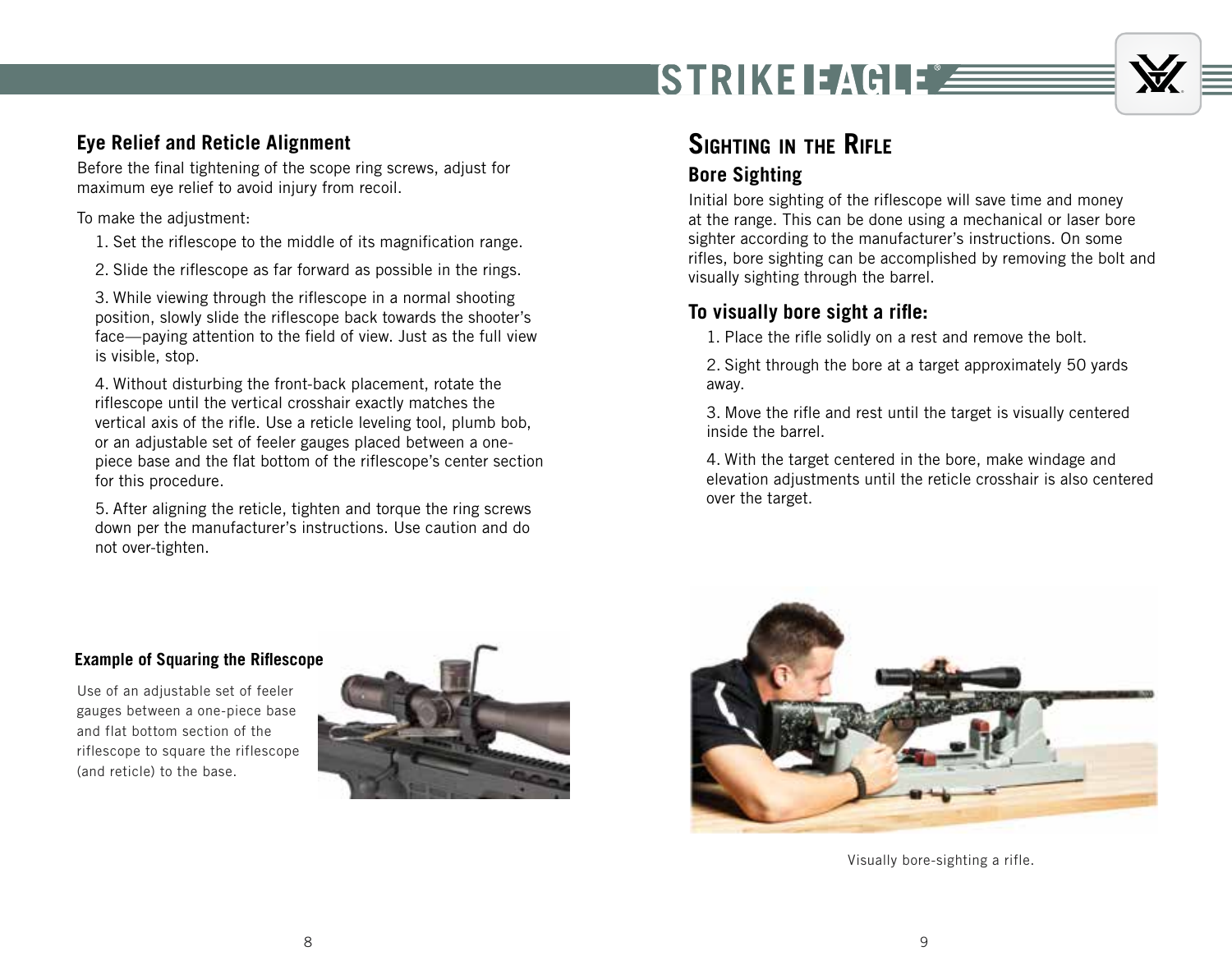# ISTRIKE EAGLEZ

![](_page_5_Picture_1.jpeg)

### **Range Sight-In**

After bore-sighting the riflescope, select the exact ammunition you expect to hunt or shoot with and go to the range for the final sight-in.

1. Be sure to follow all safe shooting practices. Before shooting, be sure the reticle is in focus (see Reticle Focus Adjustment on page 4).

2. At your preferred zero distance, fire a three-shot group as precisely as possible.

3. Next, adjust the reticle to match the approximate center of the shot group (see Windage and Elevation Adjustment on page 5).

4. If the rifle is very solidly mounted and cannot be moved, simply look through the scope and adjust the reticle until it is centered on the fired group.

5. Carefully fire another three-shot group and see if the bullet group is centered on the bulls eye.

If necessary, make another adjustment to the riflescope and fire another group to verify zero. This procedure can be repeated as many times as necessary to achieve a perfect zero.

After the rifle and scope have been zeroed in, the elevation and windage dials should be re-indexed to their zero indicators. This will allow you to accurately keep track of elevation or windage corrections dialed on the turrets in the field and quickly return to an original zero point setting.

### **After completing the final sight-in:**

1. Hold the elevation turret cap firmly between thumb and forefinger to prevent any rotation.

2. Find the slot cut into the MOA number dial, and use your fingernail or screwdriver to rotate the number dial until the "0" faces to the rear and aligns with the reference dot on the turret base.

3. Repeat the same procedure on the windage turret if desired.

After making this adjustment, the turret cap's zero mark will correspond with the your chosen zero range.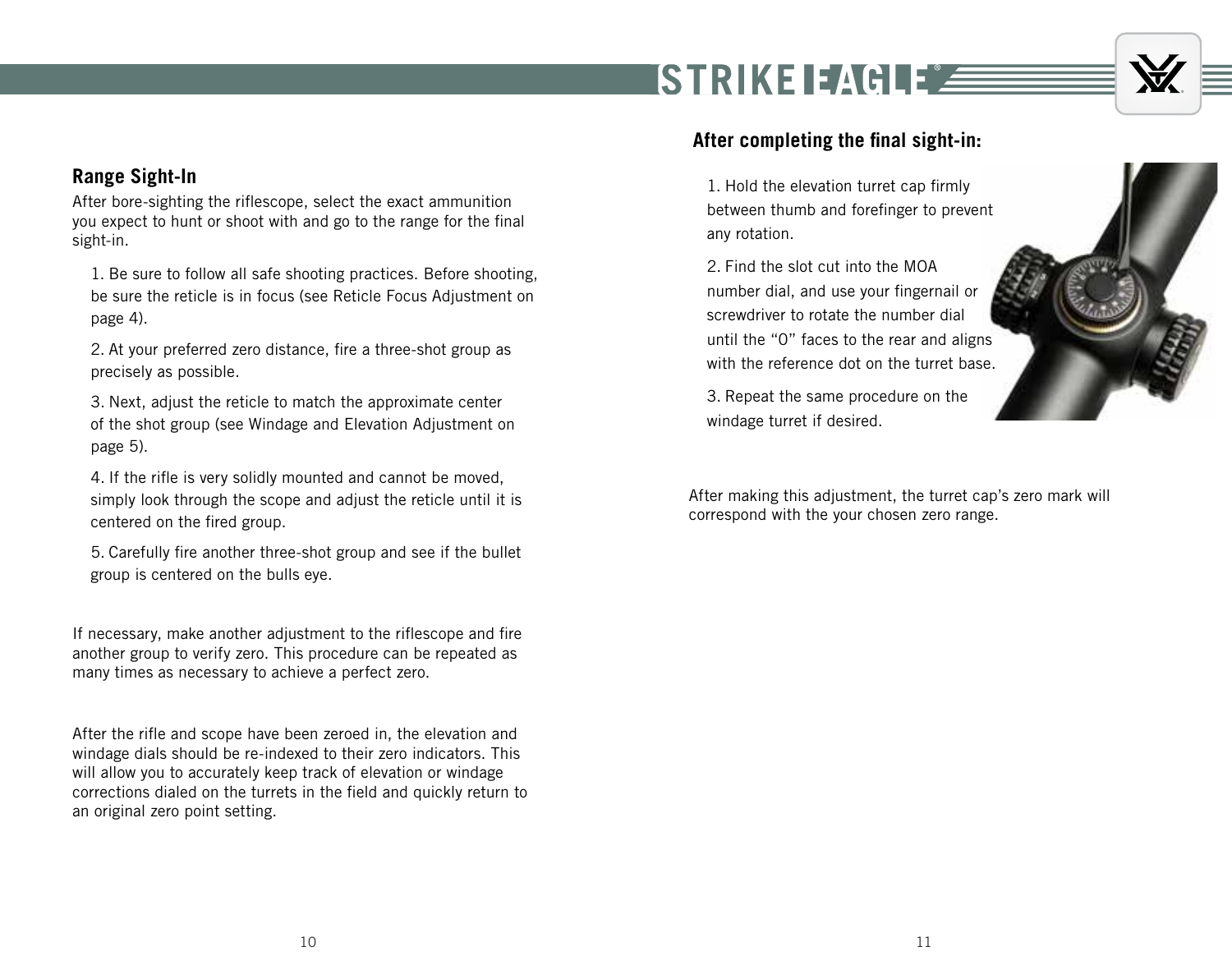![](_page_6_Picture_0.jpeg)

### **Maintenance**

### **Cleaning**

This fully waterproof and fogproof riflescope requires very little routine maintenance other than periodically cleaning the exterior lenses. The exterior of the scope may be cleaned by wiping with a soft, dry cloth.

When cleaning the lenses, be sure to use products that are specifically designed for use on coated optical lenses such as the our Fog Free cleaning products or LensPen.

- •Be sure to blow away any dust or grit on the lenses prior to wiping the surfaces.
- •Use your breath, or a very small amount of water, to remove dried water spots. Isopropyl alcohol can help remove marks like fingerprints.

### **Lubrication**

All components of the riflescope are permanently lubricated, so no additional lubricant should be applied.

Note: Other than removing the turret caps, do not attempt to disassemble any components of the scope. Disassembling the scope may void the warranty.

### **Storage**

If possible, avoid storing your scope in direct sunlight or any very hot location for long periods of time.

### **Troubleshooting Sighting-in Problems**

#### Many times, problems thought to be with the scope are actually mount problems. Be sure that the correct base and rings are in the correct orientation and that the base screws and rings are tight. An insufficient windage or elevation adjustment range may indicate problems with the rings, base, base alignment, base mount holes drilled in the rifle's receiver, or barrel/receiver alignment.

### **Tips for Solving Bullet Grouping Problems**

- •Maintain a good shooting technique and use a solid rest.
- •Check that all screws on rifle's action are properly tightened.
- •Be sure rifle barrel and action are clean and free of excessive oil or copper fouling.
- •Check that rings are correctly torqued per the manufacturer's instructions.
- •Some rifles and ammunition don't work well together—try different ammunition and see if accuracy improves.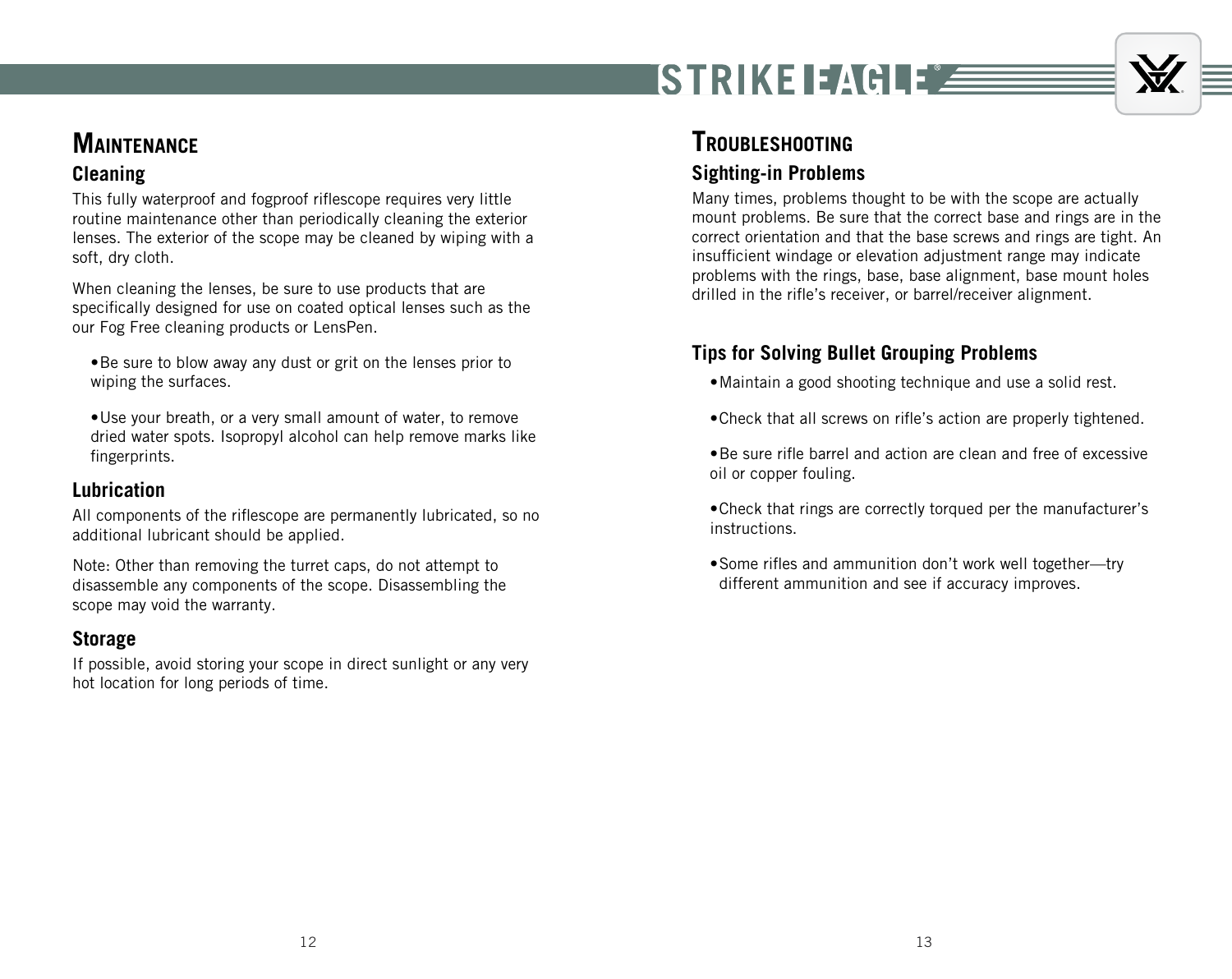![](_page_7_Picture_0.jpeg)

![](_page_7_Picture_1.jpeg)

### KEY FEATURES:

![](_page_7_Picture_3.jpeg)

### **FILLY MILTI-COATED**

Anti-reflective lens coatings on every lens surface allows for brighter views.

![](_page_7_Picture_6.jpeg)

### 4Nitrogen Gas

Nitrogen gas purging with o-ring seals delivers fogproof and waterproof performance.

![](_page_7_Picture_9.jpeg)

### **▶ ARMORTEK®**

Protects the exterior lenses from scratches, oil, and dirt.

![](_page_7_Picture_12.jpeg)

### $\triangleright$  **Shockproof**

Shockproof construction withstands impact.

![](_page_7_Picture_15.jpeg)

## **The VIP Warranty**

We build optics based on our commitment to your absolute satisfaction. That's why our products are unconditionally guaranteed and we make this Very Important Promise to you—a Very Important Person.

Rest assured that in the event your riflescope becomes damaged or defective, we will repair or replace the riflescope at no charge to you. If we cannot repair your riflescope, we will replace it with a riflescope in perfect working order and in equal or better physical condition. Call us at 800-426-0048 for prompt, professional, and friendly service.

> 2120 West Greenview Drive Middleton, WI. 53562

![](_page_7_Picture_20.jpeg)

service@vortexoptics.com

Visit www.vortexoptics.com for more information.

Note: The VIP Warranty does not cover loss, theft, deliberate damage, or cosmetic damage that does not hinder the performance of the product.